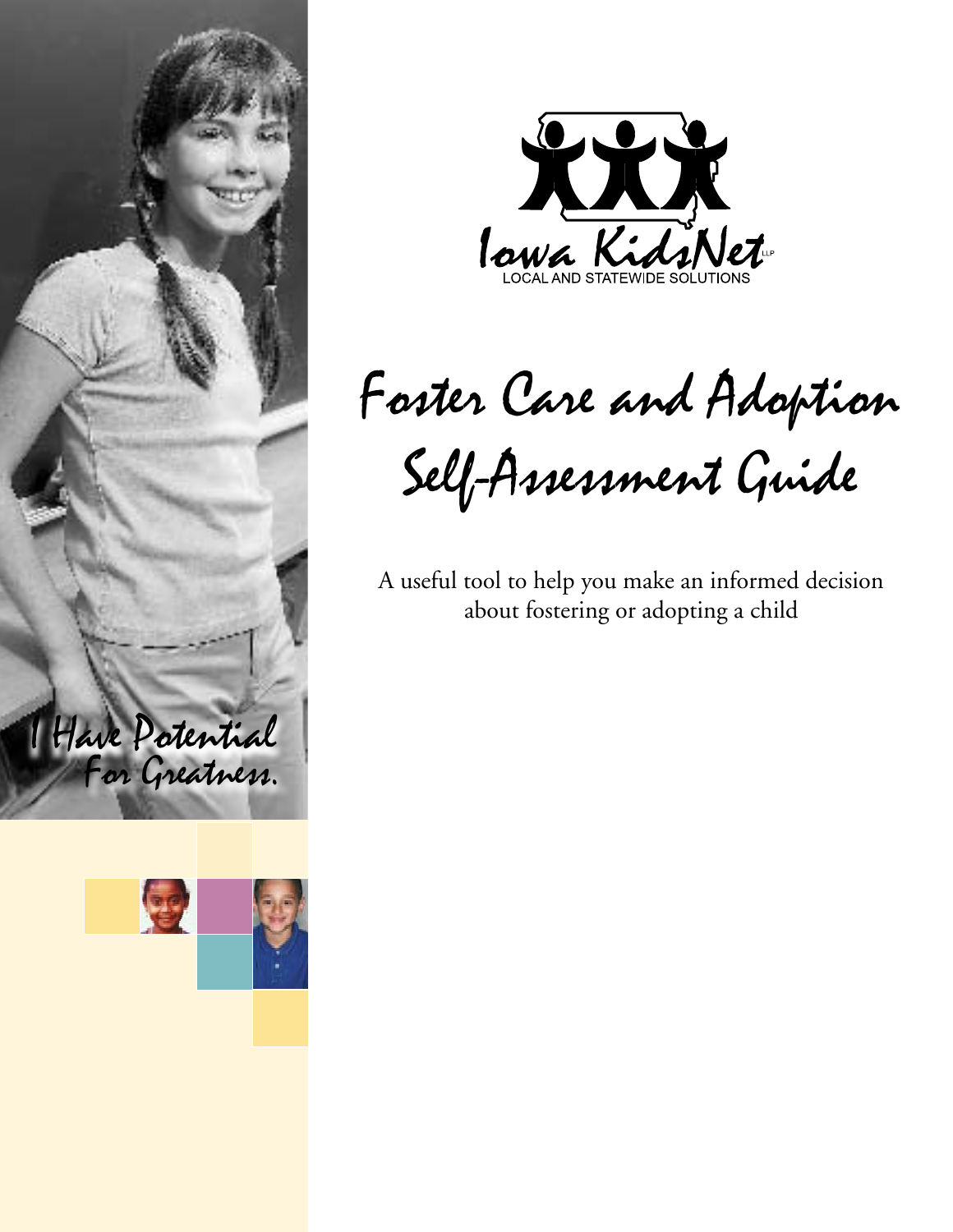



## Introduction

Government statistics indicate that over 500,000 children in the United States spend part or all of the year in substitute care and not with their birth families. This number only continues to rise, as does the need for effective, supportive foster and special needs adoptive families. This booklet is designed to provide information and self-assessment guides to persons considering foster parenting and/or special needs adoption. The information on the following pages will help interested persons make an informed decision on whether to become a foster and/or special needs adoptive parent.

## Foster and Adoptive Parent Training

A 30-hour pre-service Foster and Adoptive Parent training entitled Partnering for Safety and Permanence – Model Approach to Partnerships in Parenting (PS-MAPP), is provided in 10 three-hour weekly meetings and led by a team of one social worker and one parent. The training will help you assess how your family meets these twelve skills for successful foster parenting and/or adopting:

- 1. Know your family
- 2. Communicate effectively
- 3. Know the children
- 4. Build strengths; meet needs
- 5. Work in partnership
- 6. Be loss and grief experts
- 7. Manage behaviors
- 8. Build connection
- 9. Build self-esteem
- 10. Assure help and safety
- 11. Assess impact
- 12. Make an informed decision

Characteristics of Successful Foster and Adoptive Parents:

- Cares deeply about children, wants to "parent" children
- Able to make and keep commitments
- Willing to help another family
- Offers love, without expecting it in return
- Ability and desire to sacrifice
- Is flexible, able to adjust to the unexpected/unknown
- Strong family/neighborhood/church support
- Tolerant of other's mood swings, feelings and beliefs
- Sense of humor
- If married, both spouses are equally committed to foster care and/or adoption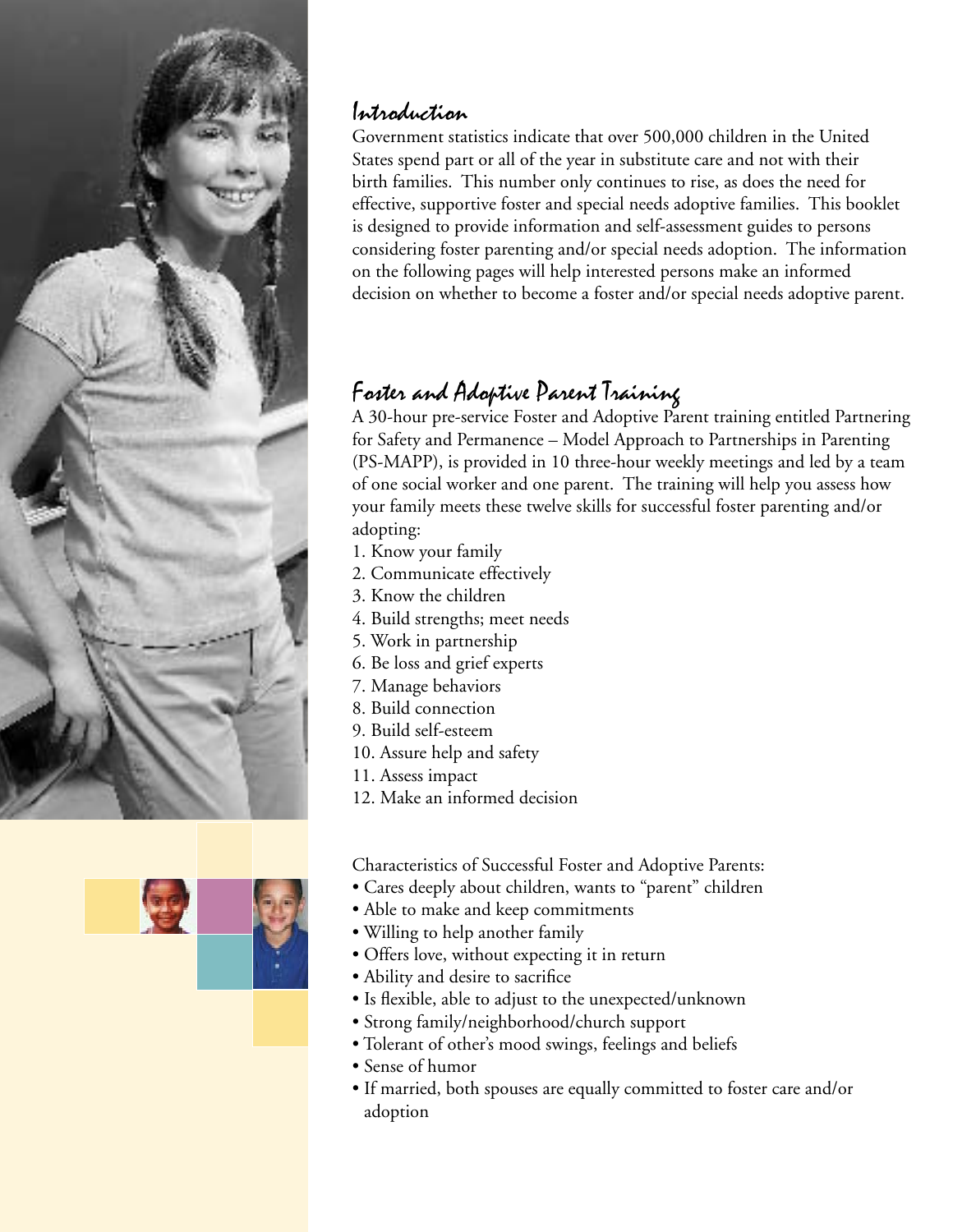



# Foster Parent Beliefs and Attitudes

Every adult living in your house should complete this self-survey. Discuss the results openly and honestly. It will help you understand how you feel about fostering a child.

|                                                                                                         | Agree | Not Sure | Disagree |
|---------------------------------------------------------------------------------------------------------|-------|----------|----------|
| 1. I need a foster child so I won't feel<br>so unhappy.                                                 | ΙI    | ΙI       | ΙI       |
| 2. Foster children are easy to please<br>because they are so happy to have a<br>home.                   | ΙI    |          |          |
| 3. Providing a foster home is a way<br>to rescue children from a difficult<br>situation.                | ΙI    | ΙI       |          |
| 4. The money paid by the state for<br>foster care will help me meet all my<br>household expenses.       | ΙI    | ΙI       |          |
| 5. All that foster children need is a lot<br>of love.                                                   | П     | П        | П        |
| 6. I can contribute to a better society<br>by being a good foster parent.                               | ΙI    |          |          |
| 7. I did a pretty good job with my<br>children so I think I'll be good with<br>a foster child.          | П     | П        |          |
| 8. My child needs a playmate.                                                                           | П     | П        | П        |
| 9. Having a foster child is a good way<br>to prepare for adopting a child.                              | ΙI    | H        |          |
| 10. Childhood can be a difficult time.<br>I feel I can relate to children<br>going through rough times. | П     | ΙI       | ΙI       |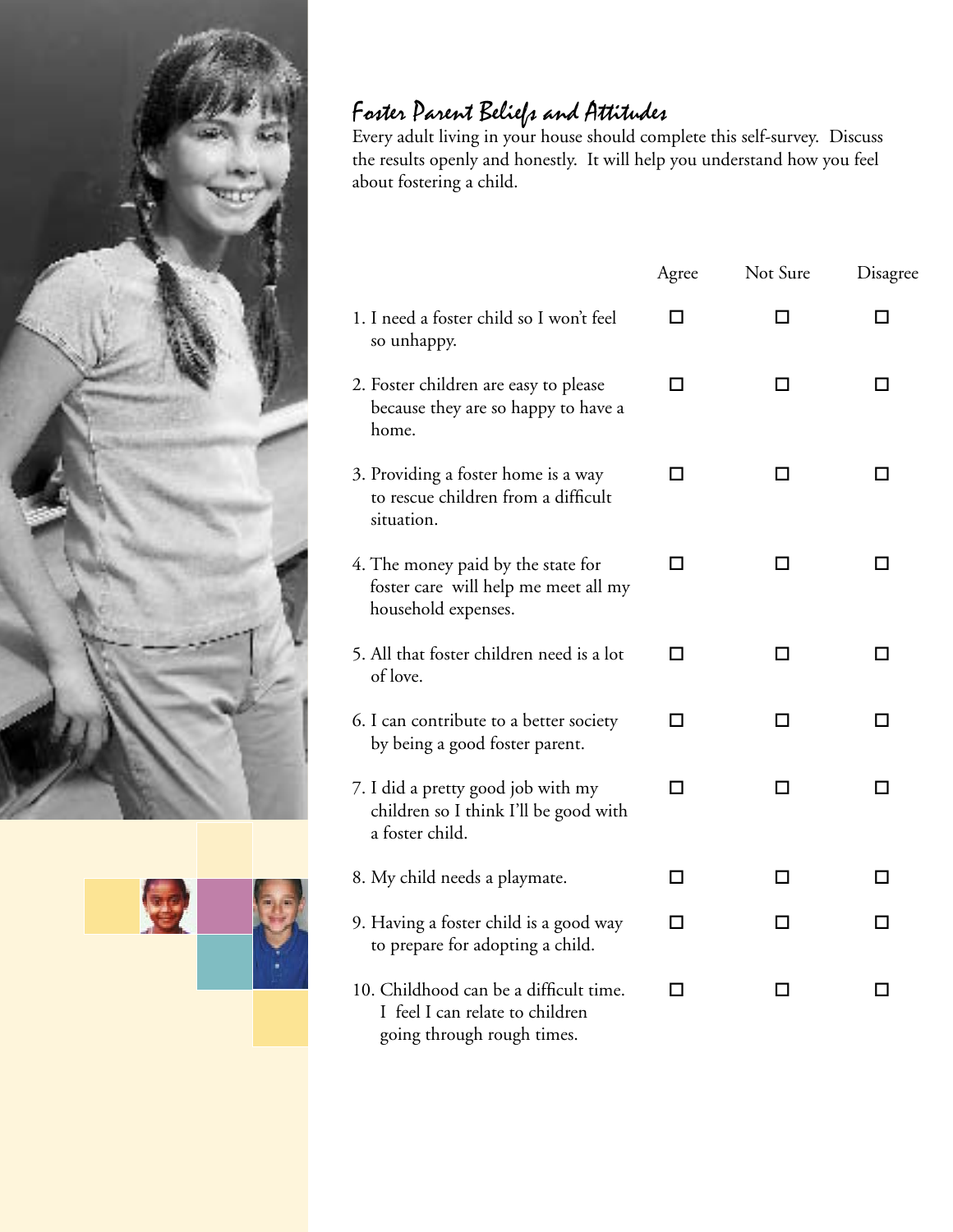



## What can you learn from your responses?

#### 1. I need a foster child so I won't feel so unhappy.

Give yourself one point if you said "disagree." If you are unhappy you should think twice about becoming a foster parent. It is not fair to the child to expect their presence to improve your mood. Speak to a counselor first. If you are able to rid yourself of depression for a six-month period, then you can consider being a foster parent for a positive reason. Record your score \_\_\_\_\_\_\_\_\_\_\_\_\_

#### 2. Foster children are easy to please because they are so happy to have a home.

You get a point if you said "not sure" or "disagree." While many foster children are happy to have a home, they may not be so easy to please. Some will test your patience by acting up, being sad and/or shy. Don't expect foster children to be extra grateful and obedient. They didn't ask to be put in their position and they don't owe you anything because you accept them for foster care.

Record your score \_\_\_\_\_\_\_\_\_\_\_\_\_

#### 3. Providing a foster home is a way to rescue children from a difficult situation.

Score a point if you chose "not sure" or "disagree." Folks who have a rescue approach to foster care are likely to resist reasonable contact with the foster child's birth parents. They may also get in the way of efforts to reunite families. Remember that foster care is temporary and the goal of foster parents should be to work with agency professionals so that families are reunited.

Record your score \_\_\_\_\_\_\_\_\_\_\_\_\_\_\_

#### 4. The money paid by the state for foster care will help meet all my household expenses.

A point for checking "disagree." Being a foster parent should not result in financial sacrifice. However, nobody should decide to become a foster parent because they think it will help them financially.

Record your score \_\_\_\_\_\_\_\_\_\_\_\_\_

#### 5. All that foster children need is a lot of love.

A point for those who said "disagree." While a lot of love is a nice thing to provide, foster parents also must have good parenting and communication skills and an understanding of their role as foster parents. Being patient, consistent and following through on rules and expectations are all important. Love is great, but it takes more than a loving attitude to be a successful foster parent.

Record your score \_\_\_\_\_\_\_\_\_\_\_\_\_\_\_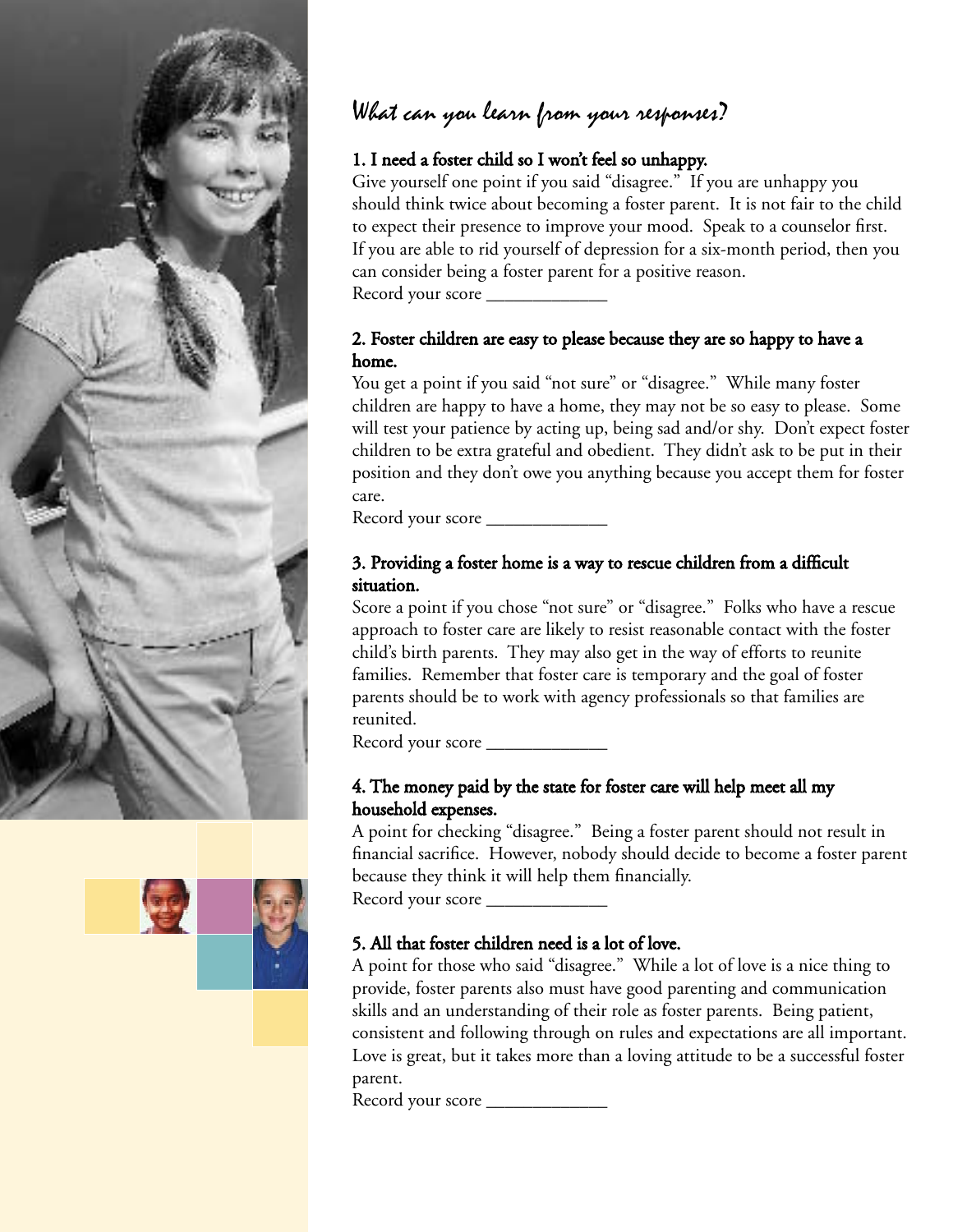



### 6. I can contribute to a better society by being a good foster parent.

If you said "agree" give yourself two points. Score one point for "not sure." A good foster parent can put the needs of the child, the child's family and society ahead of personal needs. Viewing oneself as providing a necessary service to the child and to society is a positive reason for becoming a foster parent.

Record your score \_\_\_\_\_\_\_\_\_\_\_\_\_

#### 7. I did a pretty good job with my children so I think I'll be good with a foster child.

A point for those who "agree" or are "not sure". Having been a successful parent indicates that you have certain skills and personality traits that make you an effective parent. Wanting to use these talents to help out as a foster parent is a plus.

Record your score \_\_\_\_\_\_\_\_\_\_\_\_\_\_\_

### 8. My child needs a playmate.

A point if you "disagree." Being a foster parent is about caring for others and contributing to society in general. Your need to have a playmate for your child should not be a significant factor in your decision. Record your score \_\_\_\_\_\_\_\_\_\_\_\_\_

### 9. Having a foster child is a good way to prepare for adopting a child.

A point if you checked "agree" or "not sure." Being a foster parent will help you determine your suitability to be an adoptive parent. Be careful, however, about becoming overly attached to a foster child. While adoption is occasionally possible, it should not be your primary purpose for becoming a foster parent.

Record your score \_\_\_\_\_\_\_\_\_\_\_\_\_

#### 10. Childhood can be a difficult time. I feel I can relate to children going through rough times.

A point if you selected "agree" or "not sure." If you were a foster child or experienced other significant hurdles, you indeed "know what it's like." Even if you didn't have a difficult childhood you feel able to understand how troubling childhood can be. This will increase your skills as a foster parent.

Be cautious, however, if you feel your childhood experiences have left you angry, depressed or resentful. Strong negative emotions from your own childhood could hinder your efforts to be a positive parent figure. If you feel you have such difficulties to a significant degree, you should seek personal counseling before becoming a foster parent.

Record your score \_\_\_\_\_\_\_\_\_\_\_\_\_\_\_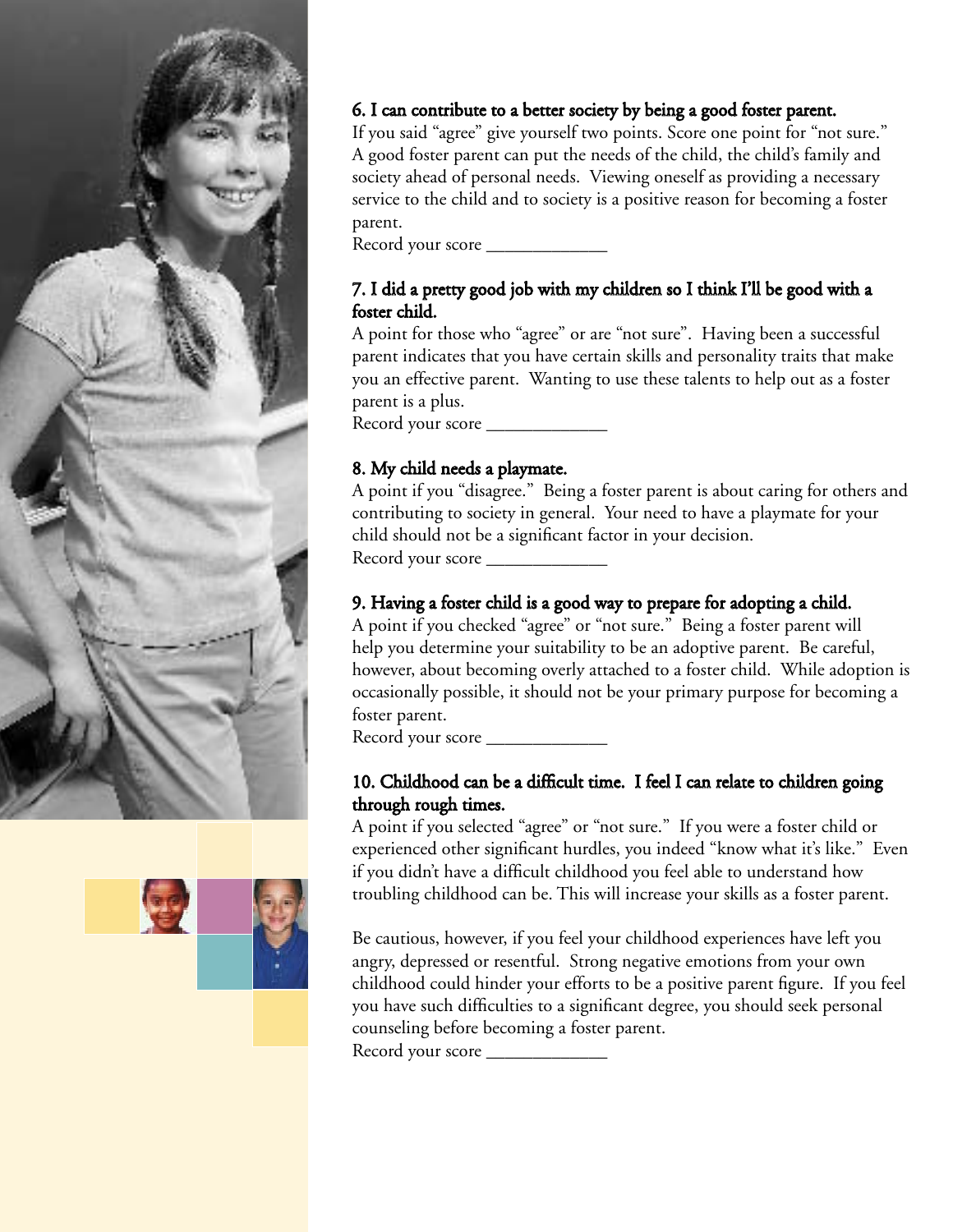

## How did you do on the survey?

With a possible score of eleven, (remember you could get two points on item six) compare your total to the scale below.

Total Score - What it means

- 9-11 Your beliefs and attitudes suggest you will be a successful foster parent.
- 5-8 You are a good candidate for being a foster parent but should think about some of your beliefs and attitudes. Can you accept the other point of view?
- 4-7 Your beliefs and attitudes are not consistent with being an effective foster parent. Do you hold these beliefs firmly or do you feel you understand the need to modify some of your beliefs and attitudes? Examine your position closely and see if you can accept the need to change your thinking in some areas.
- 0-3 Think again about your reasons for becoming a foster parent. Talk over your belief system with a professional in the field of foster care. If you can see the areas where you need to change and can make changes, you may be a good candidate for being a foster parent in the future.

## What are the best reasons for becoming a foster parent?

The best reasons are those that do not involve intense personal needs such as feeling lonely or wanting the self-satisfaction of "saving" a child. If your reasons are based on calm thinking and knowing that you can be a positive influence in a child's life, you are on the right track. It is okay to want to express love and feel that you will be doing something worthwhile for a child. The key idea is that your actions are for others rather than to fill a personal need. If you can say "My life is good, I'm a reasonably happy person and I care about others," then being a foster parent is an enrichment of an already fulfilled person. This makes for a foster parent who can make logical choices, be reasonably objective and keep the child's welfare as the number one priority.

On the following page is a list of beliefs and attitudes that people who are interested in becoming foster parents may have. If your thoughts are most like the person in the left column, you are likely to have a positive foster care experience. If you are more like the person described in the right column, you should think things over and perhaps talk to a professional counselor before applying to be a foster parent.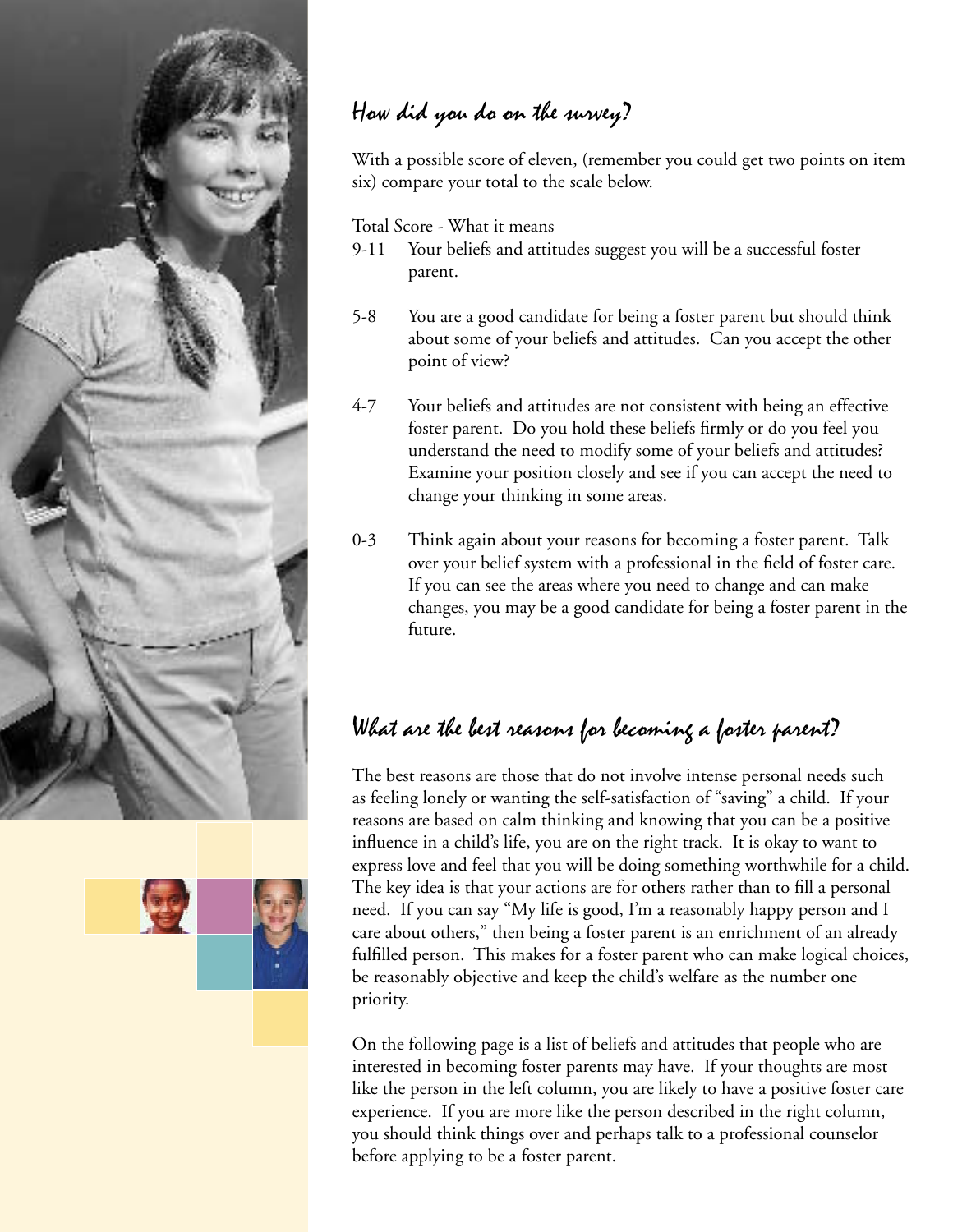

## You are Ready! Think it Over!

I care about children and want to share my good fortune.

I am kind and loving but can be firm when it's required.

Foster children have had it tough. I want to make their life a little easier and more fun.

I didn't have children. By being a foster parent I can share my home and give my time and attention to a worthwhile cause.

I did a good job as a parent and know how to work with children. I'd like to use my skills to help other children.

As a foster parent, my job is to make this child feel comfortable and accepted in my home. I know that someday the child will leave and that's okay.

I am depressed and think I could feel better if I had a child to fuss over.

I just love children and don't feel they should ever be disciplined, scolded or punished.

These children have been abused and neglected - I want to protect them from their birth family members.

I don't have children, and I feel that having a foster child will fill a lonely void in my life.

I don't know much about children, but I believe that if you just love them enough everything will be okay.

These poor children have been mistreated and I want to protect them or even adopt them so their family never hurts them again.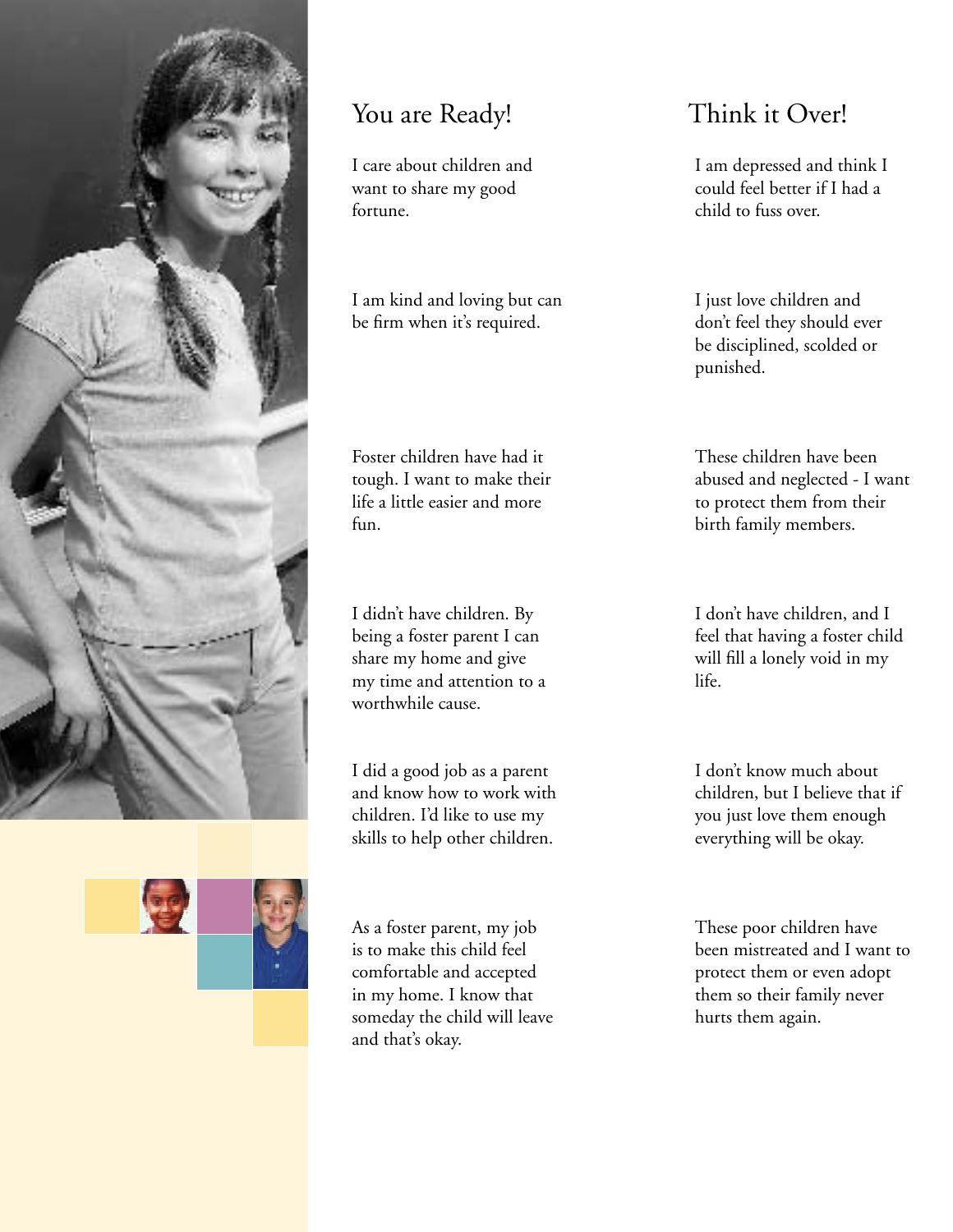



## Motivations for Considering Adoption

Every adult living in your house should complete this self-survey. Discuss the results openly and honestly. It will help you understand how you feel about adopting a child.

|                                                                                                                  | Agree          | Not Sure | Disagree |
|------------------------------------------------------------------------------------------------------------------|----------------|----------|----------|
| 1. I want a playmate for my birth<br>child.                                                                      | - 1            | ΙI       | i.       |
| 2. A child would fill up my emptiness.                                                                           | LΙ             | ΙI       | ΙI       |
| 3. I am well off, so I could give many<br>things to an adopted child.                                            | ΙI             |          |          |
| 4. All these children really need is love.                                                                       | П              | ΙI       | П        |
| 5. I just love kids and want to add one<br>more to our family.                                                   | П              | l l      | l I      |
| 6. I just want to cry when I think of<br>those poor children who do not<br>have a family. I'll just take one in. | LΙ             | l I      | i.       |
| 7. My religion tells me to reach out to<br>those less fortunate.                                                 | П              | ΙI       | H        |
| 8. Our marriage is shaky, and a child<br>will bring us back together.                                            | П              | ΙI       | l I      |
| 9. Since we can't have birth children,<br>I guess we might as well adopt.                                        | $\blacksquare$ | ΙI       | i.       |
| 10. There's no difference anyway.<br>Adoptive parenting and birth<br>parenting are the same.                     | LΙ             |          | l I      |
| 11. I know I have a lot to learn about<br>parenting these children but I<br>want to begin.                       | LΙ             |          |          |
| 12. I want to adopt but my spouse is<br>unsure.                                                                  | LΙ             | l 1      |          |